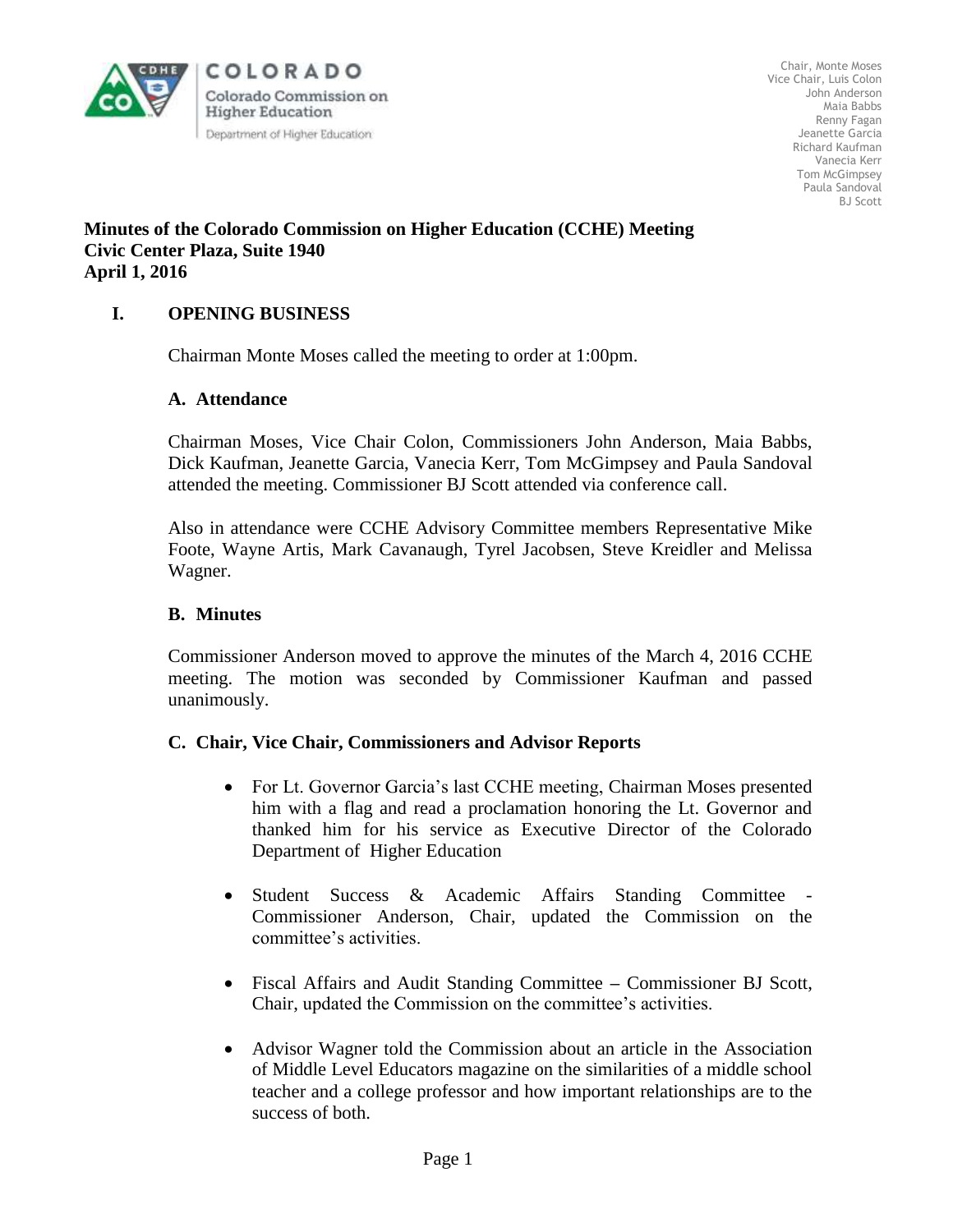- Advisor Kreidler, on behalf of the institution's CFOs, expressed appreciation for the Department's Budget and Finance team's work.
- Advisor Artis talked about his recent attendance of the Colorado Math Pathways Conference to reform the math curriculum in higher education.
- Advisor Cavanaugh reported that the Independent Higher Education of Colorado Day at the Capital was a success on Wednesday, March  $23<sup>rd</sup>$ .

# **D. Executive Director Report**

Lt. Governor Joe Garcia reported the following:

- $\circ$  Advocacy and Outreach College Friday is April 29<sup>th</sup>. Commissioners were encouraged to wear their favorite college gear that day and talk to students about post-secondary options.
- o Finance the Department entered into an agreement with History Colorado to share their Controller, Michelle Zale, as well as hiring a new lead accountant, Trisha Equibel.
- o Student Success and Academic Affairs at the Colorado Math Pathways Conference, attendees were asked to help implement the recommendations of the Math Pathways taskforce. The work is being lead, at the Department, by Dr. Ian Macgillivray. Russ, Mayer, interim Chief Student Success and Academic Affairs Officer will be leaving the Department. The new Chief Student Success and Academic Affairs Officer is Dr. Tim Flanagan, a former university president in Illinois.
- o Ten Collective Impact Initiative Grant Finalists have been selected to compete for three to four \$150,000 grants from the Scholarship initiative. The Department has secured an additional \$200,000 from Lumina to provide technical support to the Finalists and grantees. This effort is to support the State's Attainment Gap effort.
- o The Scholarship Initiative Board approved \$7 million in 1:1 matching scholarship funds for FY 16-17. To date, \$4.3 million of the FY 15-16 funds have been secured.

# **E. Public Comment**

Frank Watrous, Senior Policy Analyst with the Bell Policy Center, thanked staff for the thoughtful discussions on the need based financial aid allocation model being voted on later in the agenda.

## **II. Presentation**

Mr. Noel Ginsburg, CEO of InterTech Plastics, and Chair of the Governor's Business and Experiential Learning (BEL) Commission, gave an informative presentation about the BEL Commission's work around workforce development.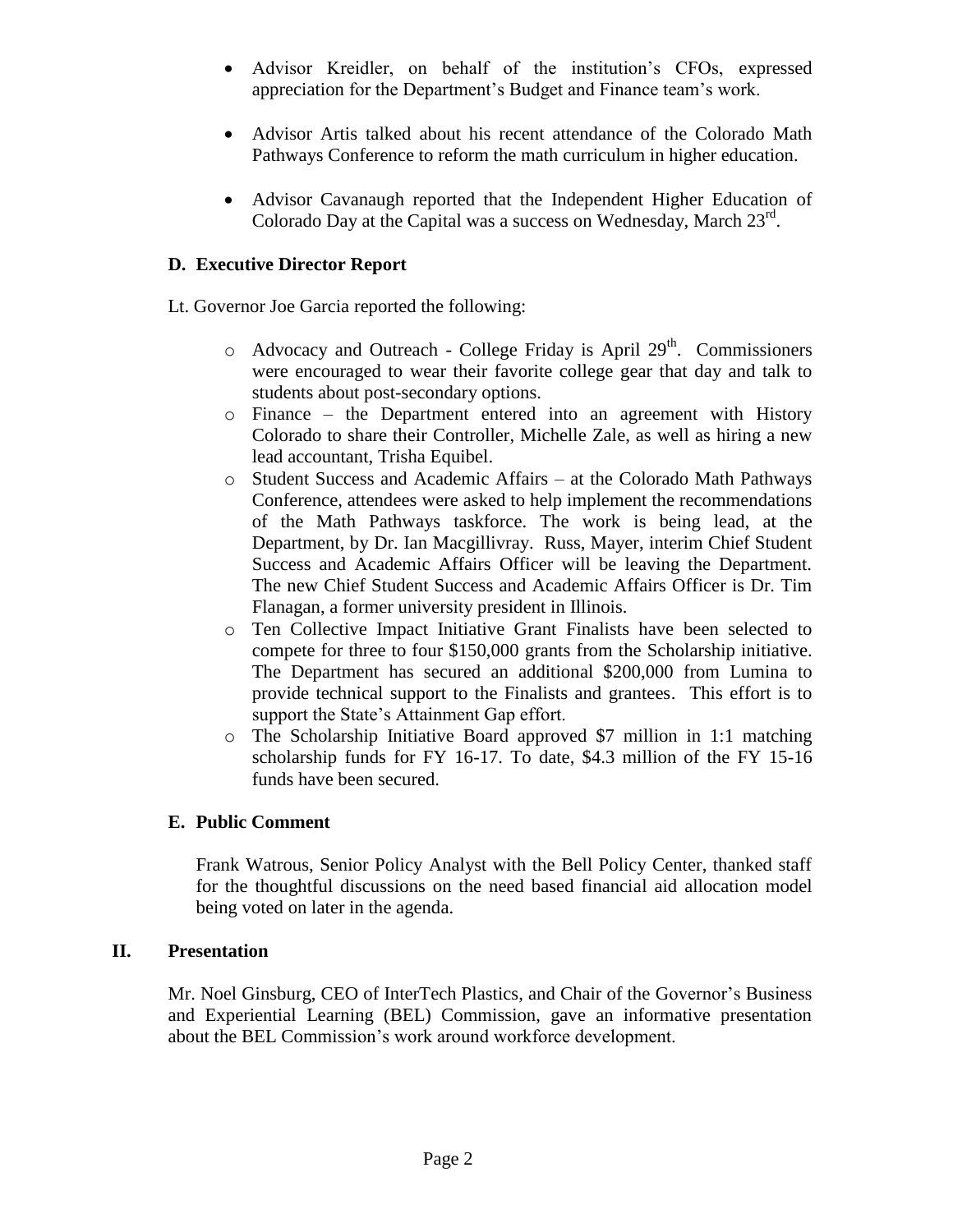- **A. Recommend Approval of Master of Fine Arts in Experience Design at University of Colorado Boulder – Dr. Ian Macgillivray**
- **B. Degree Authorization Act – Recommendation of Approval for Renewal of Authorization – Heather DeLange**

 Commissioner Kaufman moved to approve consent items A and B. The motion was seconded by Commissioner McGimpsey and unanimously passed.

# **IV. Discussion Items**

- **A. Prior Learning Assessment: Recommendations for Phase 1, Goal 1- Challenge Exams –** Dr. Ian Macgillivray, Director of Academic Affairs, presented this item containing recommendations from the Constituent Review Team (CRT) for Phase 1, Goal 1 of the Commission's process for a statewide policy on prior learning assessment as regards to challenge exams. The CRT also recommended extending the timeline and due dates to late 2016 for College Level Examination Program (CLEP) exams, DANTES Subject Standardized Tests (DSST), and for portfolio assessment to allow for a thorough review by faculty. Staff will bring this back as an action item at the Commission's June 2016 meeting.
- **B. Recommend Approval of New Guaranteed Transfer (GT) Pathways Competencies and Content Criteria** – Dr. Macgillivray presented this item which recommended approval of new competencies and content criteria for the state's GT (guaranteed transfer) Pathways curriculum. These competencies and content criteria set a minimum threshold for what students should know and be able to do after passing a state general education, guaranteed-to-transfer course. Staff will bring this back as an action item at the Commission's June 2016 meeting. The question was asked if these competencies, which are analogous to standards in K12, have encountered any pushback like the common core standards have. Staff responded that there had not been pushback.
- **C. Legislative Update** Kachina Weaver, Chief Policy Officer, provided more detail on the actions of the JBC around the Department's general fund request, the funding allocation formula, and tuition policy. In addition, she provided an update on the Departments agenda bills – HB 16-1350 and HB 16-1375 – and other keys bills still being considered by the General Assembly.
- **D. FY 2016-17 Budget Update** –Todd Haggerty, Lead Financial Analyst, presented this item to inform the Commission of the final decisions made by the Joint Budget Committee (JBC) for the FY 2016-17 Long Bill. Staff will provide a final update on the FY 2016-17 budget at the Commission's May meeting, specifically if there are any changes to the Department's appropriations. Commissioner Colón mentioned he was surprised mission differential with building block components was back in the model because it seemed like the model tried to avoid having each institution lobbying individual legislators to get whatever they can. He was also concerned about the future process for creating tuition caps and whether that will include institutional negotiation. Chairman Moses asked if staff believed the